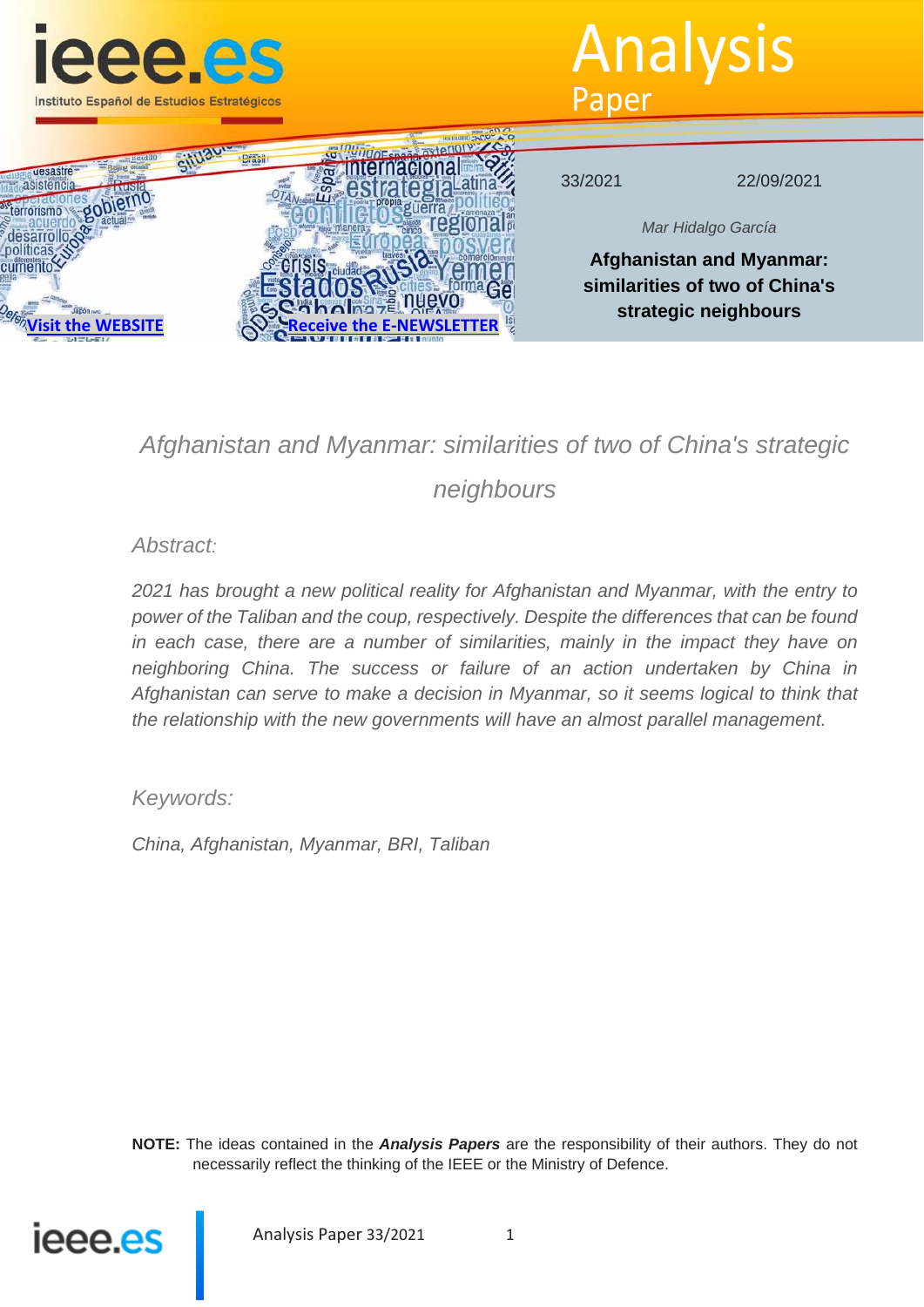ieee.es

# Afganistán y Myanmar: similitudes de dos vecinos estratégicos de **China**

## Resumen:

El 2021 ha supuesto para Afganistán y para Myanmar una nueva realidad política, con la entrada en el poder de los talibanes para el primero y el golpe de Estado para el segundo, respectivamente. A pesar de las diferencias que se pueden encontrar en cada caso, existen una serie de similitudes, principalmente en la repercusión que tienen para su vecina China. el éxito o el fracaso de una posible acción emprendida por China en Afganistán le podría servir para tomar una decisión en Myanmar, por lo que parece lógico pensar que la relación con los nuevos gobiernos tendrá una gestión casi paralela.

## Palabras clave:

China, Afganistán, Myanmar, BRI, Talibán,

### **How to cite this document**:

HIDALGO GARCÍA, Mar. *Afghanistan and Myanmar: similarities of two of China's strategic neighbours*. IEEE Analysis Paper 33/2021. https://www.ieee.es/Galerias/fichero/docs\_analisis/2021/DIEEEA33\_2021\_MARHID\_Afganistan **ENG.pdf and/or bie<sup>3</sup> link (consulted day/month/year)** 

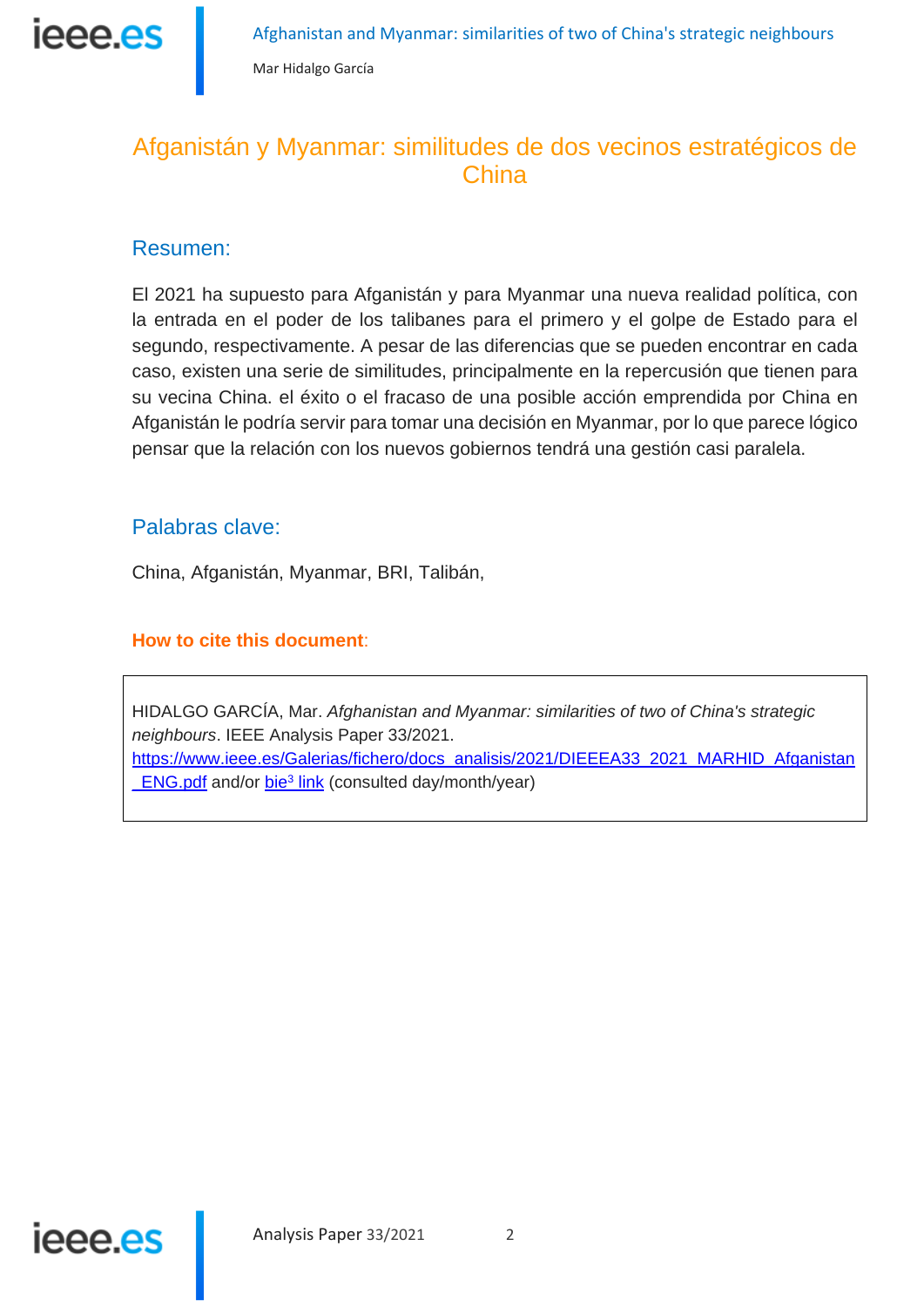

#### **Introduction**

The coming to power of the Taliban in Afghanistan after the withdrawal of US troops and the military coup<sup>[1](#page-2-0)</sup> on 1 February 2021 in Myanmar (formerly Burma) have placed these two countries in a situation of instability that affects the strategic interests of China, with which both countries share a border.

Leaving aside the different processes that have led to the rise to power of the Taliban in Afghanistan and the military leadership in Myanmar, a number of similarities can be drawn in terms of the challenges faced by both countries and their involvement in China's geopolitical interests.



Source: Own elaboration

Uncertainty over future stability, lack of Western involvement, the support of China and Russia, the exploitation of natural resources, participation in China's Belt and Road Initiative (BRI), and the ethnic complexity of Afghanistan and Myanmar are some of the factors both countries have in common and that will be analysed in this paper.

China's relationship with both Afghanistan and Myanmar are part of a global strategy to become the world's leading economic power. For this reason, the stability of both countries is increasingly important to China's interests given their strategic location. To achieve the stability necessary to achieve its trade and economic ambitions, China faces the challenge of successfully implementing its policy in Afghanistan and Myanmar based

<span id="page-2-0"></span> $\overline{a}$ <sup>1</sup> The Myanmar Armed Forces are referred to as the Tatmadaw.

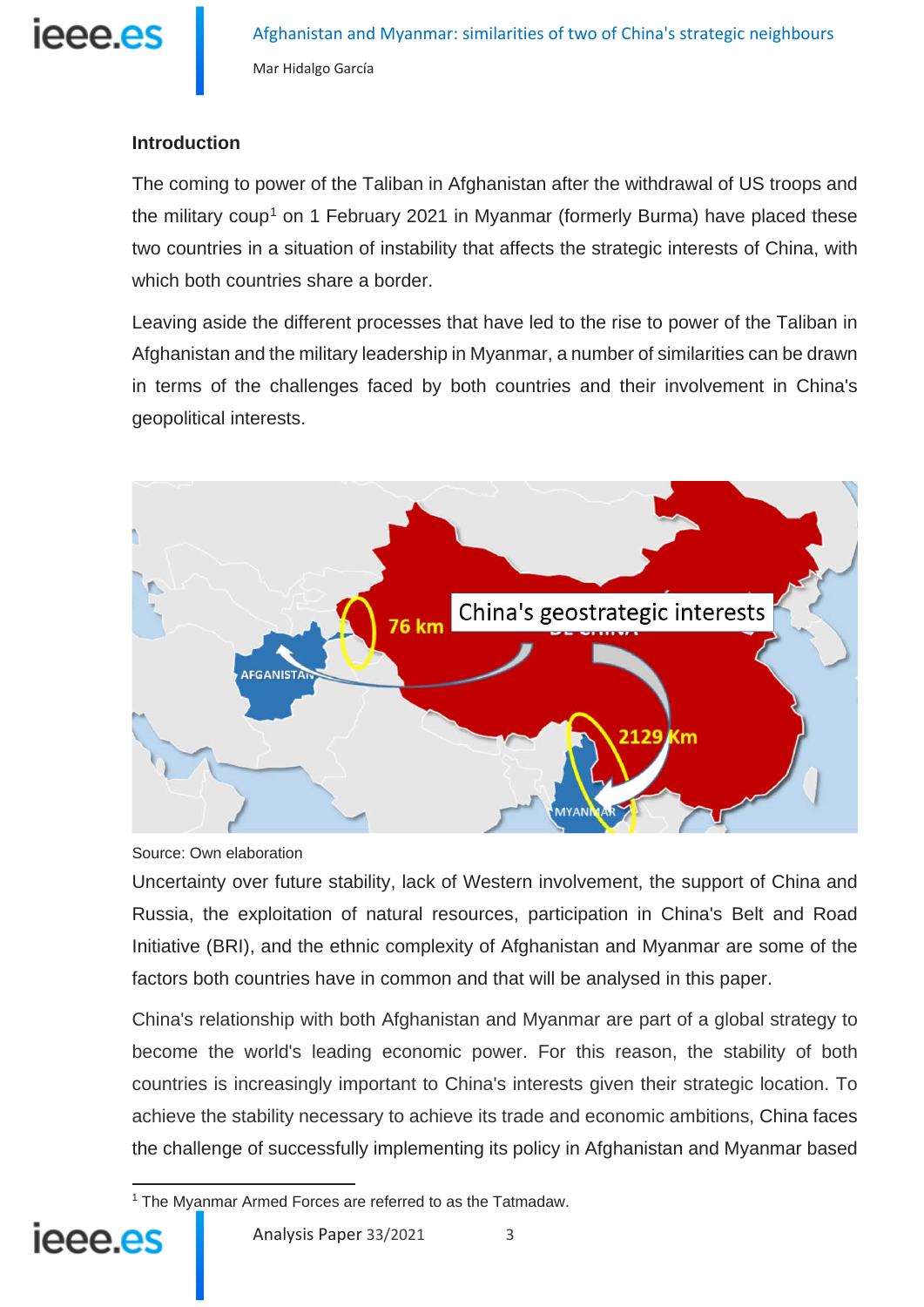

on the 'Five Principles of Peaceful Coexistence': mutual respect for sovereignty and territorial integrity, mutual non-aggression, non-interference in each other's internal affairs, equality and mutual benefit, and peaceful coexistence[2.](#page-3-0)

#### **A hands-off West**

The Taliban takeover of Kabul on 15 August 2021, following the withdrawal of US troops, dashed hopes that Afghanistan would be governed democratically, under the presidency of Ashraf Ghani. After almost twenty years of conflict, the Taliban have restored the fundamentalist regime they had imposed before the US invasion following the attacks of 11 September 2001. A return to power that—although announced to be more moderate has sown disillusionment and impotence in Western society.

The 'Agreement to Bring Peace to Afghanistan', as the Doha agreement between Donald Trump and the Taliban was called, has not yielded the expected result as Afghan security forces and tribal leaders been unable to take control of the situation, resulting in the Taliban's accelerated accession to power.

The US has withdrawn from a theatre of conflict that has cost it considerable economic and human resources and whose mission was to fight Islamic terrorism by establishing a democratic regime. But since President Obama's openly declared policy of pivoting to the Asia-Pacific arena, the stakes have shifted. Since then, the objective of all White House occupants has been to prioritise efforts to confront China, its economic rival. It is a strategic decision that many see as a US abandonment of its commitment to exporting Western democratic values and the fight against human rights.

This lack of interest in actively engaging in conflicts in defence of democracy and human rights by the US and Western countries can also be observed in Myanmar, where the coup d'état of 1 February 2021 has ended ten years of democracy. The military leadership's harsh crackdown on opponents of the regime has resulted in more than a thousand deaths<sup>[3](#page-3-1)</sup> and the arrest of President-elect Win Myint and Nobel Peace Prize

<span id="page-3-1"></span><span id="page-3-0"></span><sup>3</sup> https://www.reuters.com/world/asia-pacific/death-toll-since-myanmar-coup-tops-1000-says-activistgroup-2021-08-18/



https://www.fmprc.gov.cn/mfa\_eng/wjb\_663304/zwjg\_665342/zwbd\_665378/t1179045.shtml#:~:text=The y%20include%3A%20mutual%20respect%20for,mutual%20benefit%2C%20and%20peaceful%20coexist ence.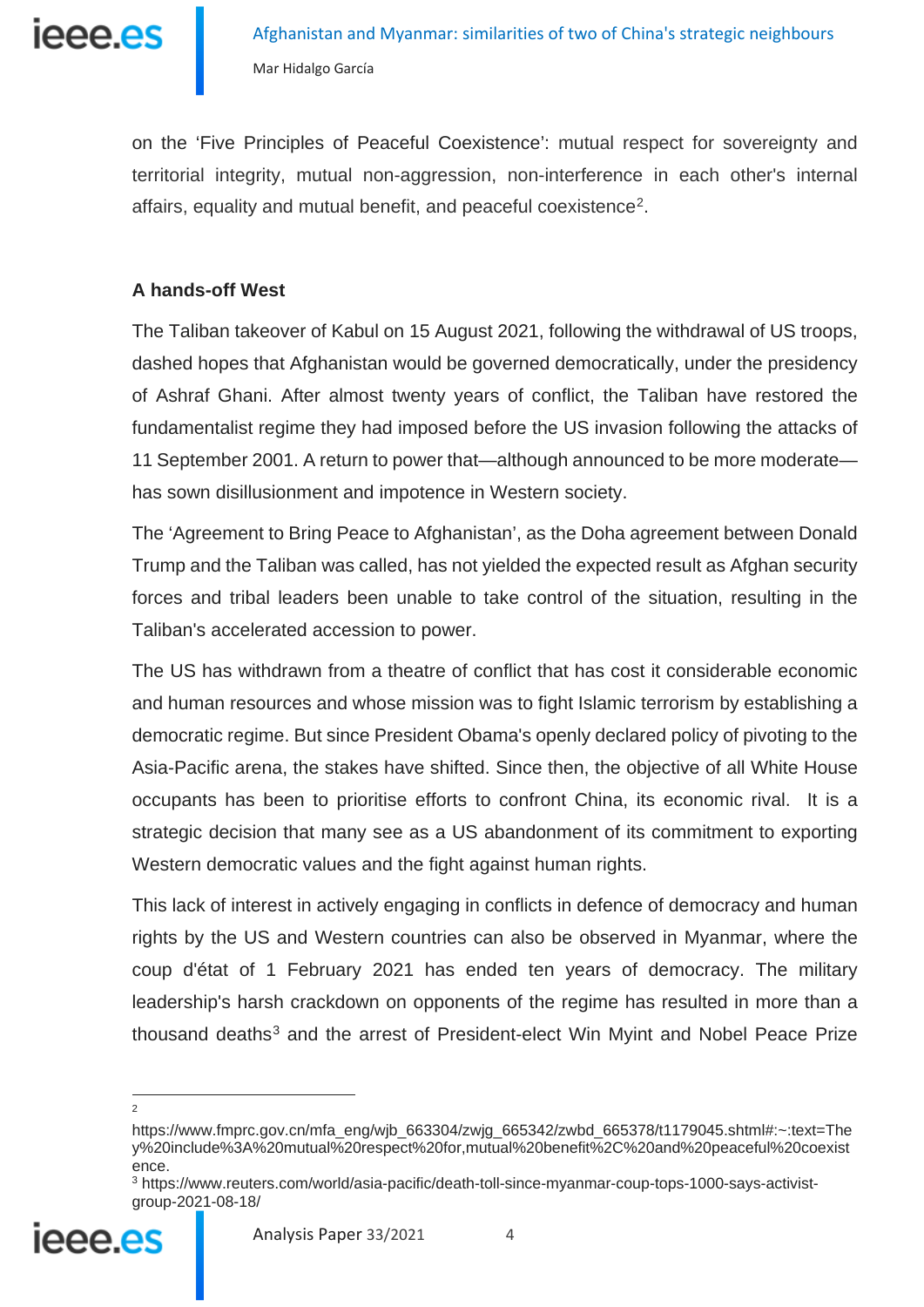

laureate leader Aung San Suu Kyi has also caused concern in the West. But as in Afghanistan, and despite calls from the Burmese population appealing to the 'Responsibility to Protect'[4](#page-4-0), no Western military intervention is expected, as is clear from statements made by former US ambassador to Myanmar, Derek Mitchell: "there's little more that the West can do"<sup>[5](#page-4-1)</sup>. Myanmar—like Afghanistan to some extent—can be seen as a decades-long US project to promote democracy<sup>6</sup>, but one that has not been consolidated.

#### **The situation of the internal opposition in both conflicts**

The coup in Myanmar was consolidated on 1 August with the proclamation of General Min Aung Hlaing as Prime Minister of Myanmar's new government, which is intended to be interim as it has pledged to hold elections in 2023<sup>7</sup>. Meanwhile, ousted President Win Myint and leader Suu Kyi are under arrest awaiting trial on charges of illegal offences such as importing walkie talkies or holding meetings without maintaining anti-COVID-19 rules $8$ .

The year 2021 has brought both Afghanistan and Myanmar an abrupt change of government towards more authoritarian regimes, opening the door to a new horizon of great uncertainty. In the coming months, both countries may find themselves with the presence of opposition groups leading to a situation of civil conflict similar Syria or Iraq.

Myanmar's self-styled National Unity Government (NUG)—an umbrella group of prodemocracy advocates—declared a 'people's defensive war' against the military junta on 7 September, inciting rebellion among the Burmese population and encouraging civil servants to abandon their jobs<sup>[9](#page-4-5)</sup>, prompted by the international community's inaction in the face of the military junta's harsh reprisals<sup>10</sup>. As conflicts between this opposition and the military junta intensify, the country will move closer to civil war. In fact, the NUG

<span id="page-4-6"></span><span id="page-4-5"></span><span id="page-4-4"></span><span id="page-4-3"></span><span id="page-4-2"></span><span id="page-4-1"></span><sup>10</sup> https://www.irrawaddy.com/in-person/declaration-of-war-necessary-as-international-pressure-failsmyanmar-shadow-govt.html



<span id="page-4-0"></span><sup>4</sup> https://www.thenationalnews.com/opinion/comment/from-myanmar-to-afghanistan-are-we-seeing-theend-of-western-interventions-1.1206940

<sup>5</sup> https://www.csis.org/podcasts/chinapower/china-and-myanmar-after-2021-myanmar-coup-conversationderek-mitchell

<sup>6</sup> https://www.eurasiareview.com/01092021-a-burmese-perspective-uba-in-bipolar-world-oped

<sup>7</sup> https://www.dw.com/en/myanmar-junta-promises-elections-by-2023/a-58720116

<sup>8</sup> https://choice.npr.org/index.html?origin=https://www.npr.org/2021/02/03/963591913/myanmar-coupsuu-kyi-is-accused-of-illegally-importing-walkie-talkies

<sup>9</sup> https://edition.cnn.com/2021/09/07/asia/myanmar-nug-peoples-war-intl-hnk/index.html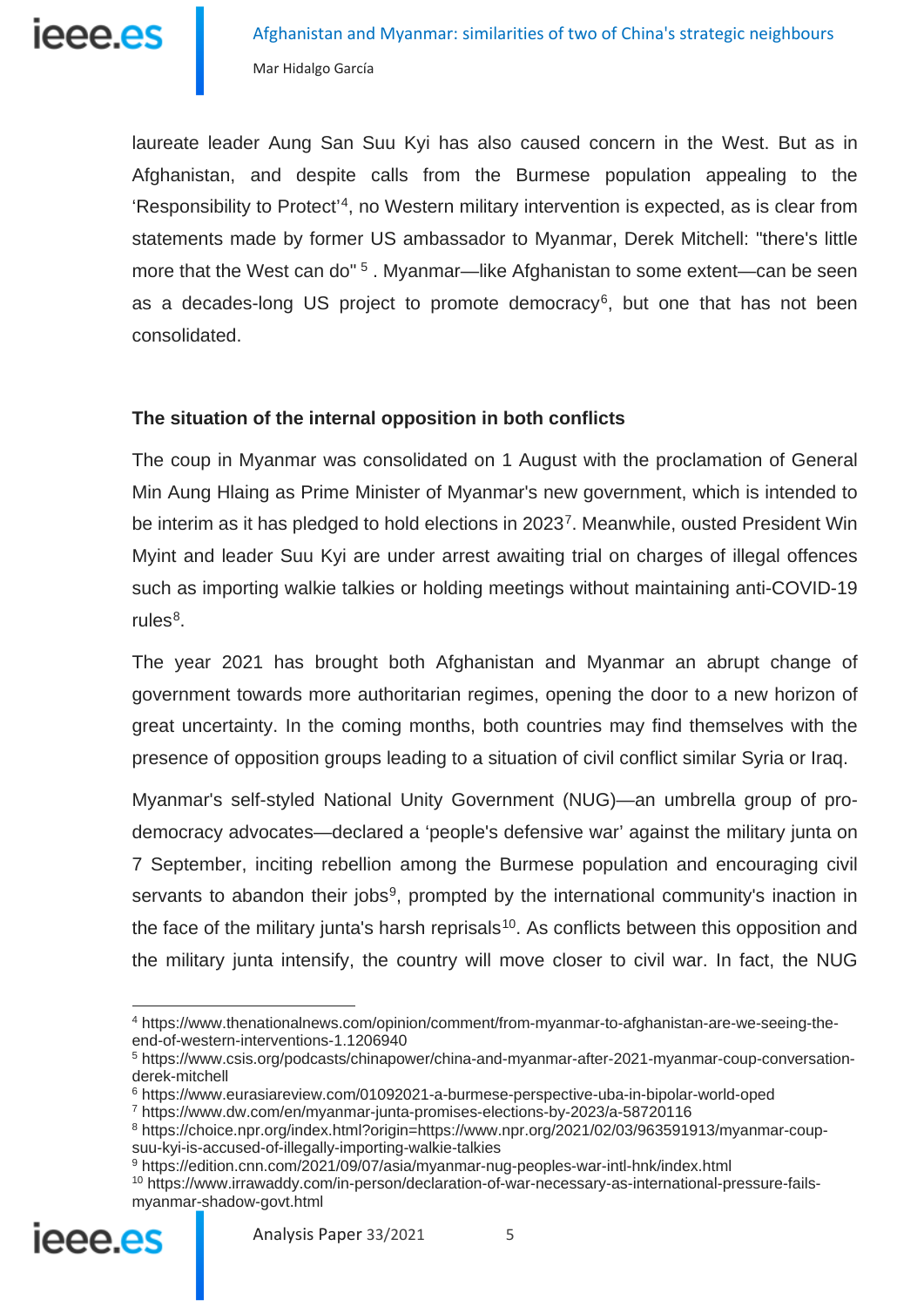

created its own militia in May 2021 and is calling for the support of ethnic groups that have been fighting the military junta for years for self-determination<sup>[11](#page-5-0)</sup>.

In the case of Afghanistan, although the possibilities for opposition are more limited. insurgent movements such as ISIS-K have the potential to plunge the country into a new civil conflict<sup>[12](#page-5-1)</sup> if they can increase their number of followers and expand their capabilities to carry out terrorist attacks. Bringing peace to Afghanistan and Myanmar will not be easy<sup>13</sup>.

#### **Humanitarian aid without legitimising new governments**

Afghanistan and Myanmar also have similarities if one looks at the international response of no military intervention but providing humanitarian aid. Alleviating poverty in both countries and helping them fight the pandemic have become the main objectives in international fora as a matter of human rights compliance. However, this aid is difficult to channel without legitimising, to some extent, both governments.

In the case of Myanmar, the ASEAN summit in late April agreed on five points, including an immediate halt to violence and humanitarian assistance from ASEAN<sup>14</sup>. Members of the overthrown government were concerned that this negotiation would legitimise the new government.

In terms of representation within the UN, a campaign is underway to support Myanmar's permanent ambassador to the UN, U Kyaw Moe—who represents the ousted government—to remain the interlocutor within the organisation rather than someone appointed by the military junta<sup>15</sup>. This is a difficult decision for the UN, where the division between those who support the military regime, such as China and Russia, and those

<span id="page-5-4"></span><span id="page-5-3"></span><span id="page-5-2"></span><span id="page-5-1"></span><sup>15</sup> https://www.fidh.org/en/region/asia/burma/open-letter-in-support-of-ambassador-u-kyaw-moe-tun-asmyanmar-s



<span id="page-5-0"></span> $\overline{a}$ <sup>11</sup> https://www.voanews.com/a/east-asia-pacific\_myanmar-shadow-government-forms-militia-opposemilitary-junta/6205497.html

<sup>12</sup> https://theconversation.com/afghanistan-the-warlords-who-will-decide-whether-civil-war-is-likely-167380

<sup>13</sup> https://indianexpress.com/article/opinion/columns/afghanistan-myanmar-political-crisis-asean-nations-7290302/

<sup>14</sup> https://www.bangkokpost.com/thailand/general/2104915/asean-leaders-agree-5-point-plan-formyanmar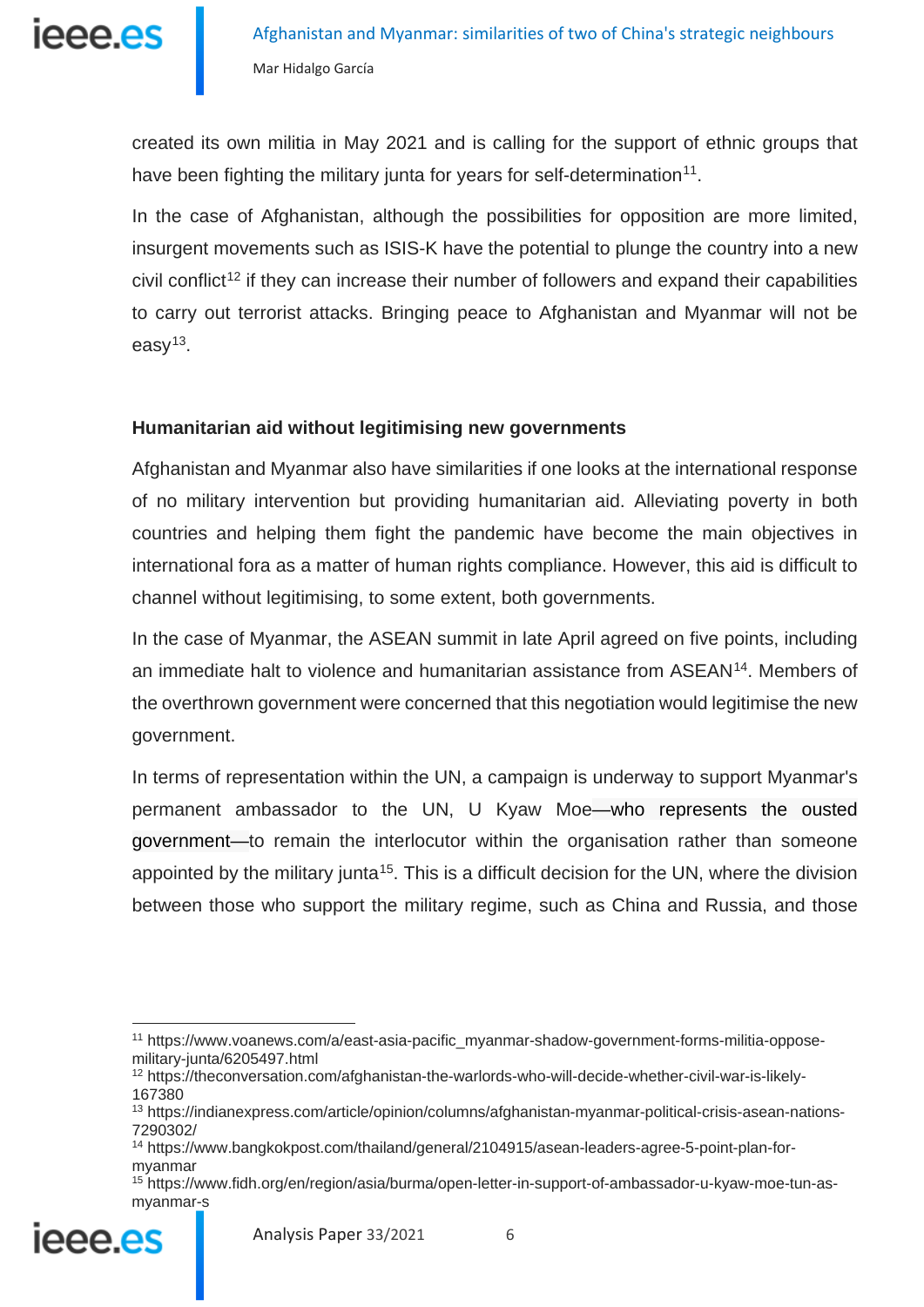

who do not recognise the military junta's rule under any circumstances, such as the US and the EU, is once again evident<sup>16</sup>.

With regard to Afghanistan, in order to avoid a humanitarian and human rights catastrophe, the UN has managed to raise more than \$1 billion for humanitarian assistance in Afghanistan<sup>17</sup>. Dialogue with the Taliban is necessary to channel this aid, but there is a risk that these negotiations will be used as a way for the international community to recognise the new government in order to gain the support of Afghan society. The UN has also been presented with this same problem with the Afghan representative and is considering how to try to prevent a Taliban-led government from taking the Afghan seat at the UN and what options exist for that purpose.<sup>[18](#page-6-2)</sup>

#### **Main supports: China and Russia**

Russia and China have become important supporters of the new governments in Afghanistan and Myanmar, while other powers such as the EU, the US and the UK have imposed sanctions<sup>[19](#page-6-3)</sup>. Both maintain the same position of non-interference and opposition to the arms embargo, blocking UN attempts to enforce it.

Since the fall of Kabul, China has maintained a position of apparent approval of the Taliban victory with its now familiar argument of respect for the Afghan people's decision. In fact, before the Taliban came to power, Mullah Abdul Ghani Baradar and Chinese Foreign Minister Wang Yi met in Tianjin on 28 July. During the negotiation, the Taliban showed their desire for closer relations with China while pledging not to pose any threat to their neighbour<sup>[20](#page-6-4)</sup>. For its part, China publicly acknowledged that the Taliban were an important military and political force and could play a role in reconciliation and the reconstruction process to achieve peace in Afghanistan<sup>21</sup>.

<span id="page-6-0"></span><sup>16</sup> https://www.justsecurity.org/77806/expert-backgrounder-how-can-the-taliban-be-prevented-fromrepresenting-afghanistan-in-the-united-nations/

<span id="page-6-1"></span><sup>17</sup> https://www.france24.com/es/asia-pac%C3%ADfico/20210914-conferencia-de-la-onu-recolectam%C3%A1s-de-mil-millones-de-d%C3%B3lares-para-afganist%C3%A1n

<sup>18</sup> Ibid

<span id="page-6-3"></span><span id="page-6-2"></span><sup>19</sup> https://foreignpolicy.com/2021/08/27/afghanistan-taliban-economy-aid-sanctions-united-states-west/  $20$  https://www.fmprc.gov.cn/mfa\_eng/zxxx\_662805/t1895950.shtml

<span id="page-6-5"></span><span id="page-6-4"></span><sup>21</sup> https://www.irrawaddy.com/opinion/commentary/chinas-embrace-of-the-taliban-has-a-painfulresonance-in-myanmar.html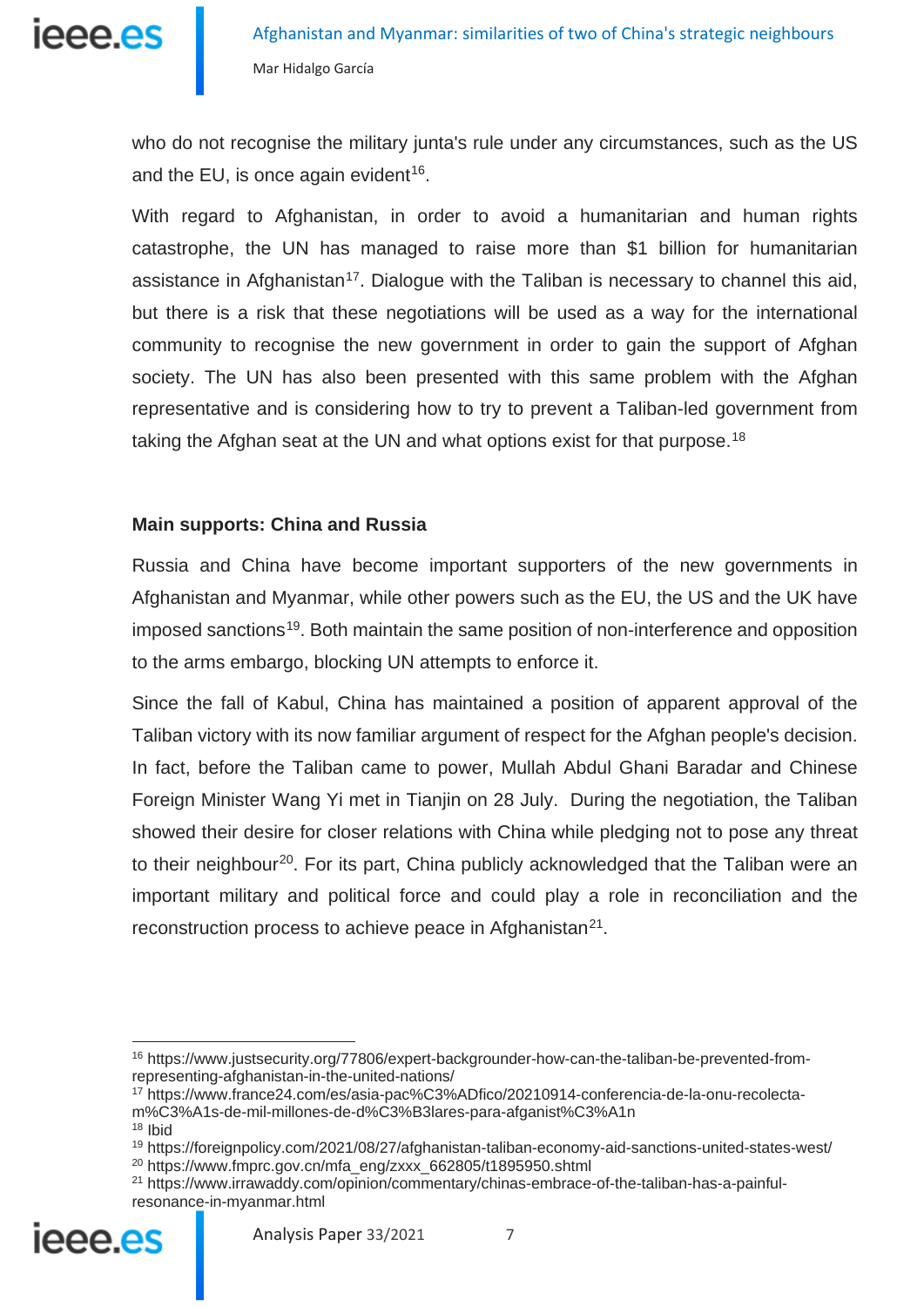China's current stance of collaboration and recognition of the Taliban government has caused concern and unease in Myanmar. Since the military coup of 1 February, China has avoided using this term to refer to the political situation in its Burmese neighbour, and since August has begun to use 'the government' to refer to the military junta, without condemning violence against civilian opponents. The Chinese Foreign Ministry spokesman said that China will work with the international community to play a constructive role in achieving stability and resuming democratic transformation in Myanmar<sup>[22](#page-7-0)</sup>, virtually the same speech as the one made with the Taliban a month earlier.

As with Afghanistan, China was the first to engage diplomatically with Myanmar's military junta, perhaps driven by the threat posed by the presence of conflict on Burmese territory to its economic interests, including trade routes and the gas and oil pipeline running through the country<sup>[23](#page-7-1)</sup>. On the other hand, China's show of support since the beginning of the military coup has increased anti-Chinese sentiment among the Burmese population, leading to demonstrations against the embassy and damage to textile factories around Yangon, causing losses valued at \$37 million. This dissatisfaction with China's support for the military junta has also been reflected in Burmese social media, where mockery of China has spread $^{24}$ .

Over the past few months, China has continued to liaise with the military leadership to ensure that trade routes put in place and the infrastructure running through Myanmar will not be disrupted<sup>25</sup>.

As far as Russia is concerned, Myanmar is "a reliable ally and strategic partner" as evidenced by the presence in Myanmar of Colonel General Alexander Fomin at the Armed Forces Day on 27 March 2021, as well as the close relationship with General Min Aung Hlaing since he was appointed Chief of the Armed Forces in 2012<sup>[26](#page-7-4)</sup>.

<span id="page-7-4"></span><span id="page-7-3"></span><span id="page-7-2"></span><span id="page-7-1"></span><span id="page-7-0"></span><sup>&</sup>lt;sup>26</sup> https://www.thinkchina.sg/russia-and-china-southeast-asia-pragmatic-cooperation-against-us-primacy



<sup>22</sup> https://www.dawn.com/news/1644018

<sup>23</sup> https://voi.id/es/economia/38333/china-pide-que-se-proteja-su-oleoducto-y-gasoducto-en-myanmar

<sup>24</sup> https://www.irrawaddy.com/opinion/commentary/chinas-embrace-of-the-taliban-has-a-painfulresonance-in-myanmar.html

<sup>25</sup> https://thediplomat.com/2021/09/chinese-special-envoy-winds-up-unannounced-myanmar-trip/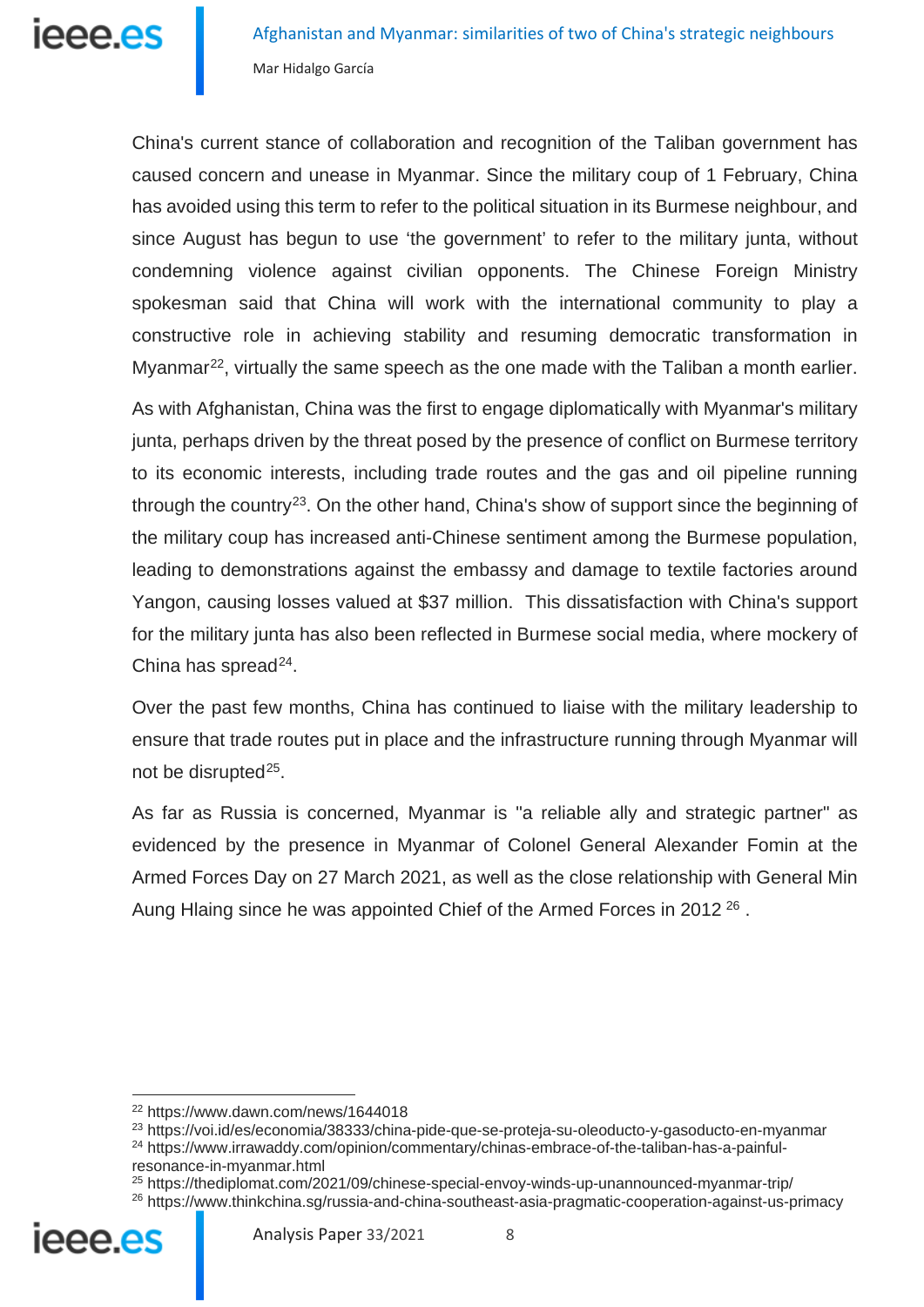# ieee.es

#### Afghanistan and Myanmar: similarities of two of China's strategic neighbours

Mar Hidalgo García



Source:https://www.chinacenter.net/2020/china\_currents/19-3/a-relationship-on-a-pipeline-china-andmyanmar/

Russia and China have maintained a common position on the military coup in Myanmar, using the narratives of respect for sovereignty, non-interference in internal affairs and the non-existence of universal norms and values<sup>[27](#page-8-0)</sup>. Russian and Chinese interests in Myanmar are almost identical but differ only in scale<sup>[28](#page-8-1)</sup>. China is Myanmar's largest investor, largest trading partner and largest arms supplier. On the Russian side, the economic stakes are lower, even though Russia is the second largest arms trader to Burma.

For Russia, the coup in Myanmar may be an opportunity to expand its interests—mainly in the arms trade—in Southeast Asia<sup>29</sup>. This increase in Russian arms sales to Myanmar could help the junta consolidate its power, which will benefit China in achieving stability to safeguard its economic interests. Additionally, it will help to blur the Burmese people's negative image of China in relation to arms sales by ceasing to be their main supplier<sup>[30](#page-8-3)</sup>.

<span id="page-8-3"></span><span id="page-8-2"></span><span id="page-8-1"></span><sup>&</sup>lt;sup>29</sup> https://www.thinkchina.sg/russia-and-china-southeast-asia-pragmatic-cooperation-against-us-primacy <sup>30</sup> https://www.iseas.edu.sg/wp-content/uploads/2021/08/ISEAS\_Perspective\_2021\_117.pdf



<span id="page-8-0"></span><sup>27</sup> https://www.irrawaddy.com/news/burma/unhrc-russia-china-still-dismiss-myanmars-military-coupinternal-affair.html

<sup>&</sup>lt;sup>28</sup> https://www.iseas.edu.sg/wp-content/uploads/2021/08/ISEAS\_Perspective\_2021\_117.pdf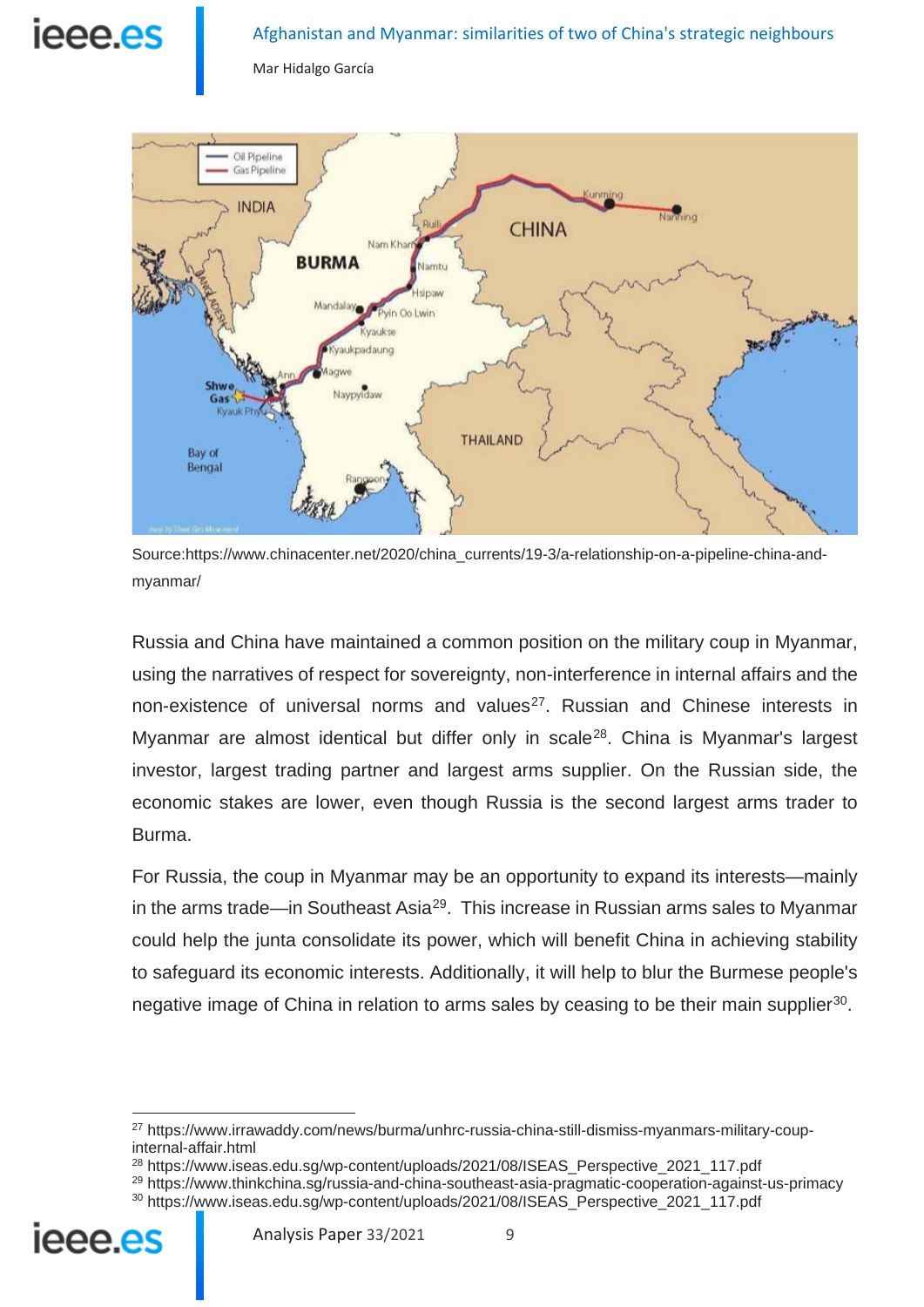

As long as the Chinese continue their expansion in South Asia, they will not have their eyes on Russian Siberia, where the ethnic Chinese population continues to grow by leaps and bounds like a geopolitical ticking time bomb with a nuclear weapons background<sup>[31](#page-9-0)</sup>.

#### **Natural resources: exploitation and stability**

China's interest in mineral resources is another common thread between Myanmar and Afghanistan. In 2010, the  $US^{32}$  $US^{32}$  $US^{32}$  announced that Afghanistan had mineral wealth worth approximately  $$1$  trillion<sup>33</sup>, although according to estimates in the Mining Sector Roadmap<sup>[34](#page-9-3)</sup> published in 2019 by the Afghan government's Ministry of Mines and Petroleum, its value exceeds \$3 trillion<sup>[35](#page-9-4)</sup>.

According to geological surveys, Afghanistan has significant mineral reserves of iron (2.2 billion tonnes), marble (3 billion tonnes), copper (30 million tonnes), rare earths (1.4 million tonnes) and 2.7 tonnes of gold<sup>[36](#page-9-5)</sup>. Afghanistan is also known to be the Saudi Arabia of lithium<sup>[37](#page-9-6)</sup>. And all this taking into account that these estimates have been made on 30% of the territory, leaving 70% without knowing what wealth it contains<sup>[38](#page-9-7)</sup>.

The discovery of these reserves more than a decade ago suggested that they could influence Afghanistan's economy and also the development of the war. However, largescale exploitation has encountered many difficulties due to problems of security, the use of resources necessary for extraction and the lack of adequate infrastructure.

In 2007, Chinese state-owned company MSC China signed a concession with the Afghan government to operate the Mes Aynak copper mine southeast of Kabul. The project came to a standstill, as did construction of the associated infrastructure. China is not willing to repeat this failure and will probably not start exploiting new resources without adequate security conditions. For their part, the Taliban have shown their interest in exploiting the country's rich resources—such as rare earths and lithium—and are willing to support

<span id="page-9-0"></span><sup>31</sup> https://www.scmp.com/week-asia/geopolitics/article/2100228/chinese-russian-far-east-geopoliticaltime-bomb

<span id="page-9-1"></span><sup>32</sup> https://www.nytimes.com/2010/06/14/world/asia/14minerals.html

<span id="page-9-2"></span><sup>&</sup>lt;sup>33</sup> Equivalent to one trillion US dollars

<span id="page-9-3"></span><sup>34</sup> Available at: https://momp.gov.af/sites/default/files/2020-07/MoMP%20Roadmap-1-merged.pdf

<span id="page-9-4"></span><sup>&</sup>lt;sup>35</sup> Equivalent to three trillion US dollars

<span id="page-9-5"></span><sup>&</sup>lt;sup>36</sup> Information contained in the 'Mining Sector Roadmap' publication mentioned in the text.

<sup>37</sup> https://www.nytimes.com/2010/06/14/world/asia/14minerals.html

<span id="page-9-7"></span><span id="page-9-6"></span><sup>38</sup> https://www.reuters.com/article/us-afghanistan-mining/afghanistan-to-develop-3-trillion-in-miningpotential-idUSTRE69O3JP20101025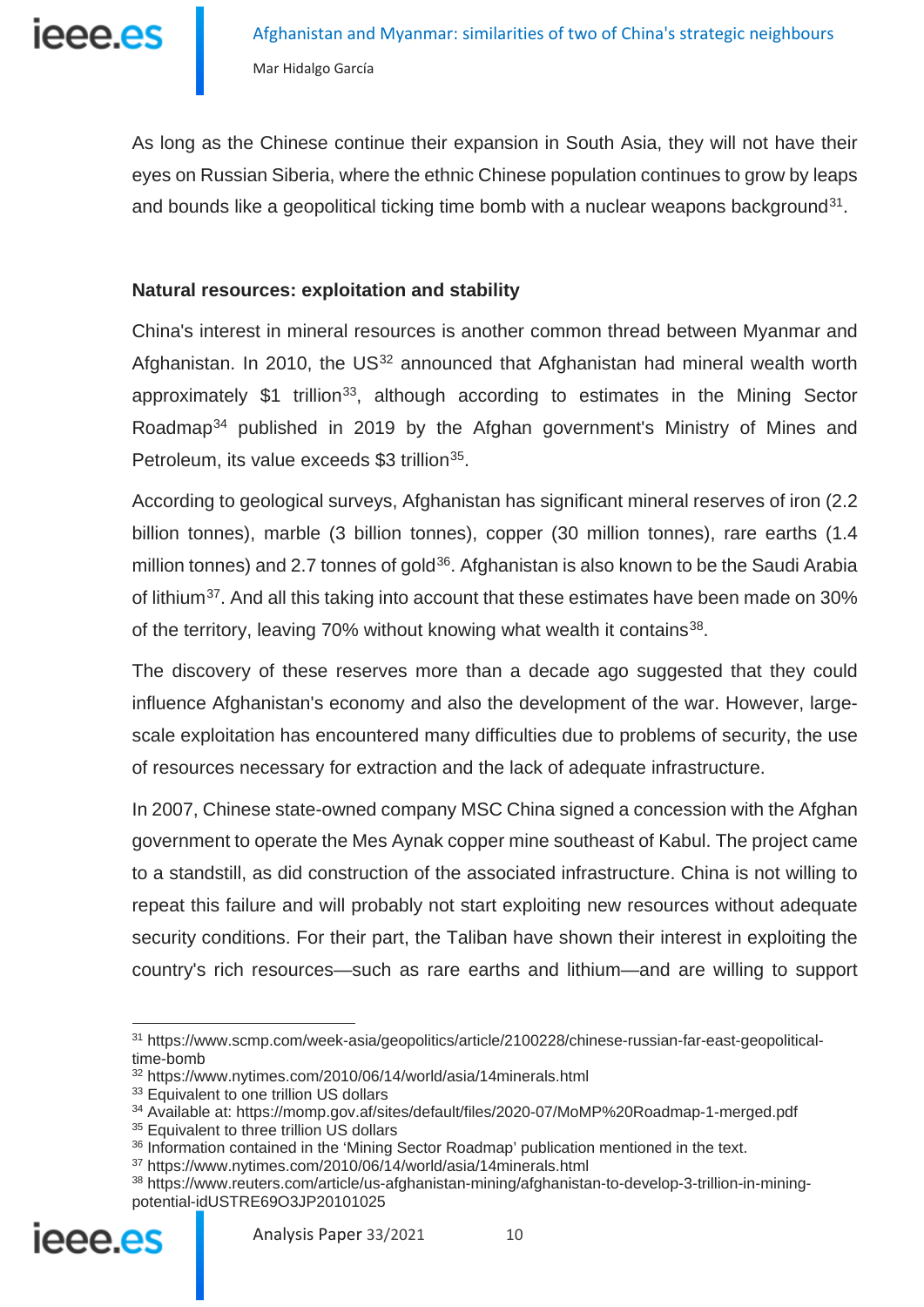

infrastructure projects and investments in mineral extraction in the country. In return, they would have to commit to ensuring the country's stability and not turn it into a sanctuary for the East Turkestan Islamic Movement (ETIM), composed of Uighur fighters who oppose Chinese repression in the north-western border region of Xinjiang, as this group poses a threat to China's national security and integrity [39](#page-10-0).

In Myanmar, the military controls much of the economy, mainly the extractive industries such as oil, gas, copper and jade. Relatives of military junta members also have businesses in construction, pharmaceuticals or entertainment<sup>[40](#page-10-1)</sup>.

China relies on Myanmar for more than half of its domestic imports of heavy rare earth concentrate such as terbium and dysprosium. The prospect that these supplies could be disrupted as a result of instability caused by the coup—and the resulting price increases— is of great concern to China<sup>[41](#page-10-2)</sup>.

Opium is another natural resource that is an important economic source for Afghanistan and Myanmar, as the world's number one and number two producer respectively. Opium is a crop associated with poverty and subsistence strategy, which allows for higher profits than other types of crop. Sanctions imposed on both countries will aggravate poverty and therefore opium cultivation will be an important source of income for farmers in both countries.

In the case of Myanmar, most of the drugs come from Shan State, located in the so-called golden triangle where Myanmar, Thailand and Laos meet. Since the coup was established, opium trafficking from the country has increased as police forces have been focused on countering the regime's opposition movements, weakening their ability to prevent drug trafficking. From a security perspective, opium revenues are the source of funding for ethnic militias, enabling them to increase their capacity to fight either on behalf of the military junta or its opponents $42$ .

<span id="page-10-3"></span><span id="page-10-2"></span><span id="page-10-1"></span><span id="page-10-0"></span><sup>42</sup> https://www.voanews.com/a/east-asia-pacific\_myanmars-economic-meltdown-likely-push-opiumoutput-says-un/6206434.html



<sup>39</sup> https://thediplomat.com/2021/08/does-the-belt-and-road-have-a-future-in-taliban-ruled-afghanistan/ <sup>40</sup> https://www.bangkokpost.com/world/2178499/revealed-the-craven-corruption-behind-the-myanmar-

coup

<sup>41</sup> https://asia.nikkei.com/Spotlight/Comment/China-worries-over-rare-earth-supply-disruption-from-Myanmar-coup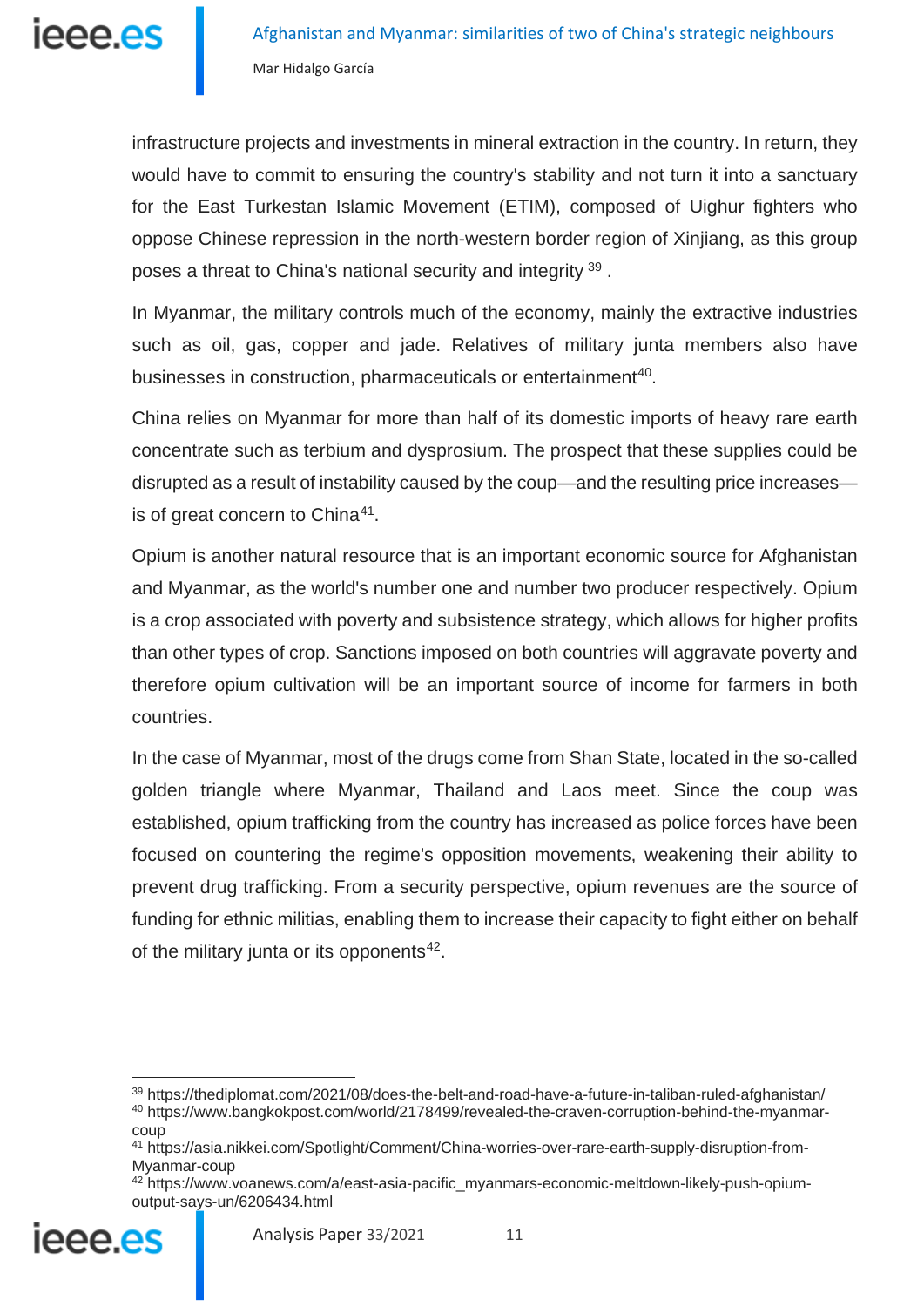

China has always been concerned to avoid an escalation of violence on its borders and has campaigned to replace opium cultivation with other crops such as rubber<sup>[43](#page-11-0)</sup>. According to World Bank data, Myanmar's economy is likely to shrink by 10%, making opium cultivation likely to drop. However, with trade projects underway, China is likely to boost the shift from opium cultivation and support for Burmese farmers.

In relation to Afghanistan, in 2020, opium poppy was cultivated on some 224,000 hectares, an increase of 37%, one of the highest levels of opium cultivation<sup>[44](#page-11-1)</sup>. As in Myanmar, the sanctions imposed make it difficult to lower these production levels given the profitability for farmers and the poverty of the population. However, some experts see the Taliban's ban on opium cultivation as a first step in the country's development in which Chinese companies can assist in this process of agricultural transformation<sup>45</sup>, as in the case of Myanmar. But just as with mineral extraction, China will not embark on such projects without a guarantee of political stability and security in the country.

#### **Myanmar and Afghanistan: key pieces of connectivity**

In order to become the world's leading economic power, China needs to secure supply chains and consolidate its trade expansion in the 21st century. To this end, the route of the BRI (Belt and Road Initiative)—its great commitment to trade connectivity—runs through countries or areas that offer security guarantees. Under this premise, China sees connectivity as a tool to resolve regional conflicts<sup>[46](#page-11-3)</sup>.

Both Afghanistan and Myanmar are key players in China's BRI structure. The first to reach Europe, the second to access the Indian Ocean. China's trade and supply connectivity with the rest of the world will depend on the stability of both countries.

China needs a stable border in Myanmar to advance its economic corridor from the Indian Ocean to Yunnan province, which is the most convenient route for China to access the Indian Ocean and avoid the Strait of Malacca.

The corridor connects a sea route, a road route and a rail route linking the logistics routes of Singapore, Myanmar and China. From Singapore, goods arrive by ship via the

<sup>43</sup> https://www.tni.org/files/download/brief33.pdf

<span id="page-11-1"></span><span id="page-11-0"></span><sup>44</sup> https://www.unodc.org/unodc/en/frontpage/2021/May/afghanistan\_-37-per-cent-increase-in-opiumpoppy-cultivation-in-2020--while-researchers-explore-novel-ways-to-collect-data-due-to-covid-19.html

<sup>45</sup> https://www.globaltimes.cn/page/202108/1232984.shtml

<span id="page-11-3"></span><span id="page-11-2"></span><sup>46</sup> https://www.silkroadbriefing.com/the-belt-and-road-initiative.html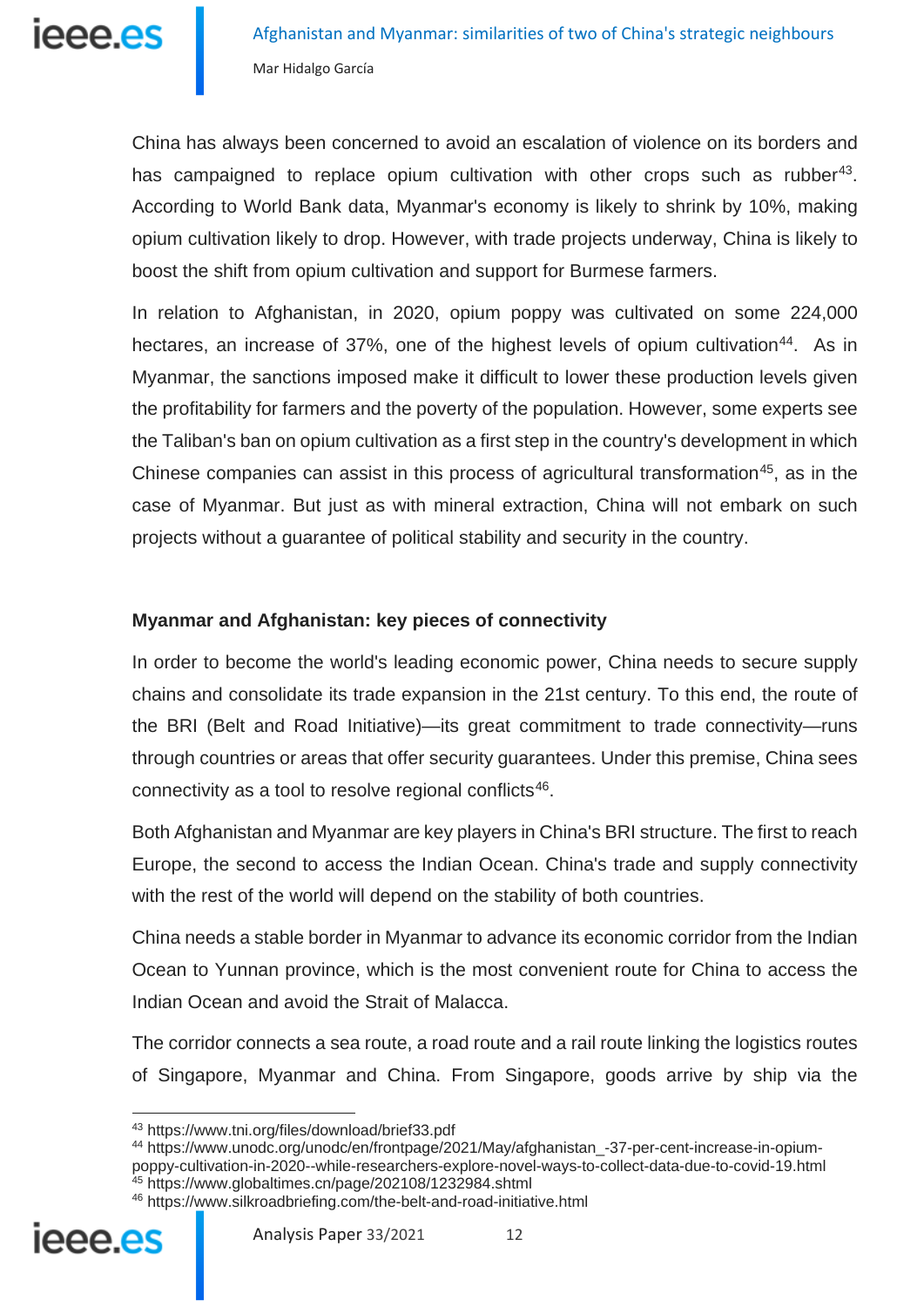

Afghanistan and Myanmar: similarities of two of China's strategic neighbours Mar Hidalgo García

Andaman Sea to the port of Yangon. From there they are transported by cart to Lincang, a prefecture in Yunnan province on the border of the Burmese city of Shwe Haw in northeastern Shan State. Finally, the railway section inaugurated on 25 August 2021, running between Lincang and Chengdu, completes the corridor<sup>[47](#page-12-0)</sup>. China has thus realised one of its greatest trade aspirations since the late 1980s: to enable the development of the south-western provinces and avoid the Strait of Malacca<sup>[48](#page-12-1)</sup>.

From a strategic point of view, this corridor is key to the negotiations between Myanmar's military junta and China and is a clear example of Chinese 'win-win', as it provides Myanmar with relief from the sanctions imposed by Western powers by providing it with a new supply route.

In relation to Afghanistan, negotiations between China and the Taliban may boost BRI development across the country. The first MoU between Afghanistan and China on BRI was signed in 2016, but very few projects have been implemented due to security concerns and the country's difficult climate and terrain. From the inland province of Xingiang, Afghan territory can be used to head south via two communication corridors to the Iranian port of Chabahar or the Pakistani ports of Gwadar and Karachi.

On the other hand, Afghanistan's stability is a prerequisite for the development of the China-Pakistan Economic Corridor (CPEC) and for the development of the port of Gwadar, which could become an energy hub for gas from Central Asia via Afghanistan<sup>[49](#page-12-2)</sup>. However, it should be noted that direct connections between Pakistan and China are difficult as they have to cross the Himalayan mountain range via the Karakorum route, the highest paved road in the world. Another aspect to be taken into account is that the route crosses the controversial Kashmir region<sup>50</sup>.

<sup>50</sup> http://www.ieee.es/Galerias/fichero/docs\_analisis/2018/DIEEEA29-

<span id="page-12-3"></span><span id="page-12-2"></span><span id="page-12-1"></span><span id="page-12-0"></span><sup>2018</sup>\_Lineas\_Terrestres\_Comunicaciones\_Afganistan\_JICT.pdf



<sup>47</sup> <https://www.civilsdaily.com/news/china-myanmar-new-passage/>

<sup>48</sup> https://thediplomat.com/2021/09/chinese-high-speed-rail-network-reaches-myanmars-border/

<sup>49</sup> https://thediplomat.com/2021/08/does-the-belt-and-road-have-a-future-in-taliban-ruled-afghanistan/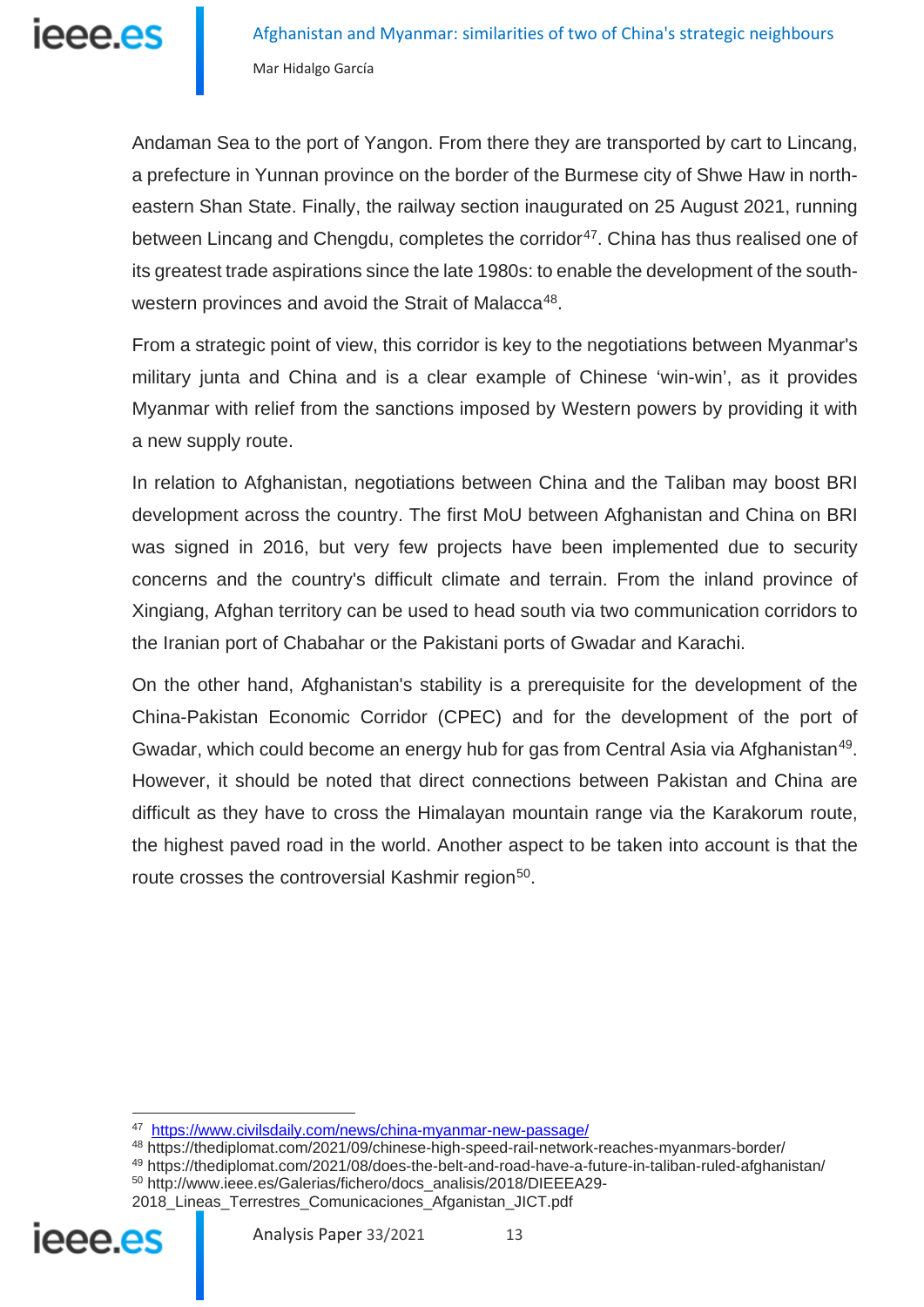

Mar Hidalgo García



Source: Own elaboration

#### **Islamic and Buddhist fundamentalism on China's doorstep**

There are more than 135 ethnic groups in Myanmar, with Buddhism being the dominant religion. Maintaining the unity of the country in the face of possible separatist movements has been one of the main arguments put forward by the military for its near perpetual rule in Myanmar.

The coup d'état may lead to the aggravation of ethnic and religious conflicts as, on the one hand, it opens up the possibility of a unification of ethnic groups against military leadership in response to the ethnic cleansing of ethnic minority groups such as the Shan, Kokang and Rohingya Muslims carried out by General Min Aung Hlaing<sup>51</sup>. On the other hand, the release of radical Buddhist monk Wirathu—known as the Burmese Bin Laden $52$ —by the military junta<sup>[53](#page-13-2)</sup> may lead to an increase in Islamophobia and ethnic tensions in Myanmar. The monk had been imprisoned in November 2020 on charges of sedition by the overthrown government. This hatred of Muslims by Burmese Buddhists, which has materialised in the persecution of the Rohingyas, was fostered in 1996 when the Taliban destroyed the iconic Buddhas of Bamiyan.

<span id="page-13-2"></span><span id="page-13-1"></span><span id="page-13-0"></span><sup>53</sup> https://www.efe.com/efe/espana/mundo/la-junta-militar-birmana-libera-al-polemico-monje-radicalwirathu/10001-4623863



<sup>51</sup> https://www.strifeblog.org/2021/08/31/military-mayhem-in-myanmar-the-end-of-a-democraticexperiment/

<sup>52</sup> https://www.eurasiareview.com/01092021-a-burmese-perspective-uba-in-bipolar-world-oped/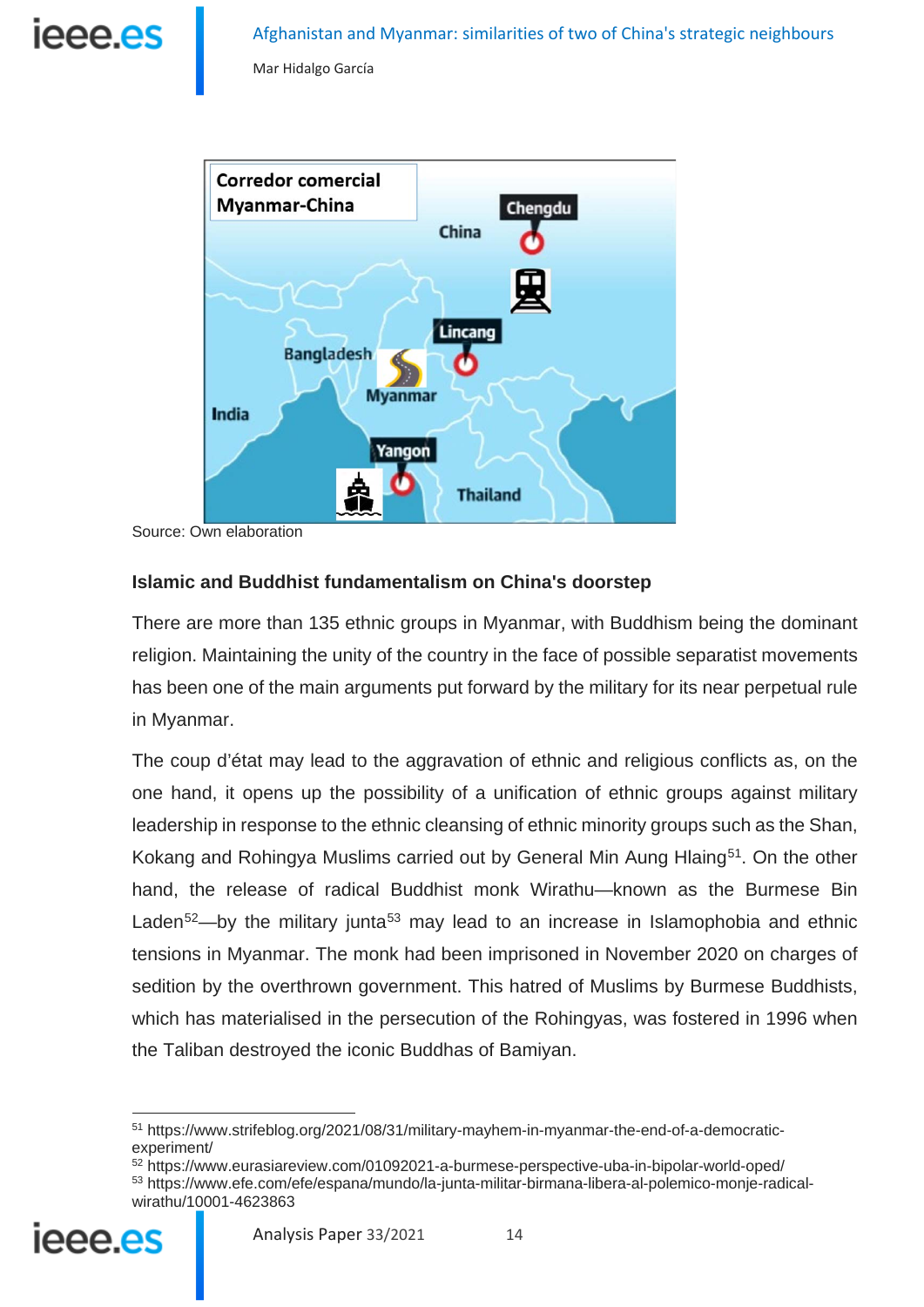China—which has shown its support for the Taliban—has the threat of radical Islamism on the border with Afghanistan with the presence of the ETIM group. In this situation, China will find it very difficult to deal with two opposing situations in Afghanistan and Myanmar in relation to its support for both governments and will have to use all its diplomatic tools to achieve its famous win-win, this time on three sides.

#### **A COVID-19 that gives no respite: a chance for China**

The COVID-19 epidemic is out of control<sup>[54](#page-14-0)</sup> in Myanmar and it is estimated that half of the population could soon be infected. In addition to a crippled economy, Myanmar also faces the problem of health facilities, with some 40% of medical staff having left their jobs in opposition to military junta rule. The situation is so serious that even opponents have accused the military government of using COVID-19 as a weapon against the population, who, for fear of becoming infected, prefer to stay indoors<sup>55</sup>, making it difficult to hold demonstrations in favour of the overthrown government.

The distribution of vaccines is an emergency issue and countries would have to find ways to deliver such aid without legitimising the junta government. China could take a leading role in this by donating vaccines through collaboration with the military junta government. This could reduce the poor image the Burmese have of China for its support—or rather its 'non-condemnation'—of the coup d'état.

The Covid-19 pandemic has also led to a 17% increase in poverty in Afghanistan, highlighting the mismanagement of the Ghani government, which has failed to deliver aid received from other countries and the World Bank<sup>56</sup>.

As with Myanmar, China has announced that it is sending three million doses of vaccines and medicines to Afghanistan<sup>[57](#page-14-3)</sup>, demonstrating its support for the Taliban in the fight against the pandemic, while the Taliban are gaining public support and underpinning their government's moderate rhetoric. And again, all in exchange for guaranteeing the

<span id="page-14-3"></span><span id="page-14-2"></span><span id="page-14-1"></span><span id="page-14-0"></span><sup>56</sup> https://www.mercycorps.org/research-resources/clash-of-contagions-impact-covid-19-conflict <sup>57</sup> http://www.news.cn/english/2021-09/14/c\_1310185912.htm



<sup>54</sup> https://www.amnesty.org/es/latest/press-release/2021/07/myanmar-covid-19-surges-overwhelmingshattered-healthcare-system/

<sup>55</sup>https://www.france24.com/es/asia-pac%C3%ADfico/20210801-myanmar-golpe-estado-militaraniversario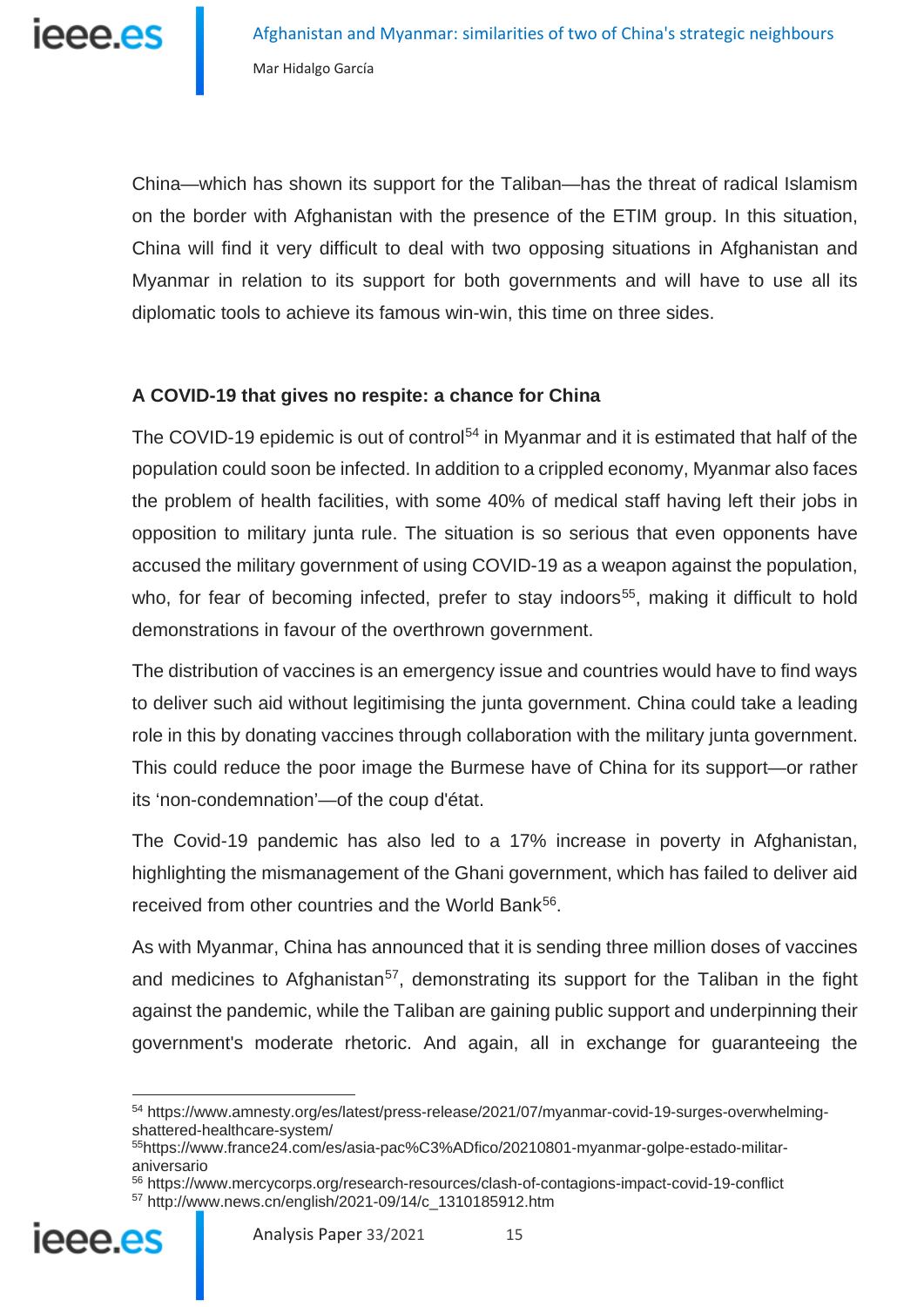

country's stability in order for China to achieve its economic and commercial goals. Again, an example of win-win.

#### **Conclusions**

For Afghanistan and Myanmar, 2021 brought a new political reality, with the Taliban coming to power and the coup d'état, respectively. Despite the differences that can be found in each case, there are a number of similarities, mainly in relation to how China is managing both cases as they are strategic neighbours. The success or failure of an action taken by China in Afghanistan can be used to make a decision in Myanmar and vice versa, so it seems logical to think that the relationship with the new governments—not yet recognised by the international community—will be managed almost in parallel.

The main similarity found in the current situation in Afghanistan and Myanmar is that we may be witnessing the beginning of the end of Western military interventions abroad to impose democracy in ethnically and religiously complex regions of the world with widespread corruption within government institutions.

Contrary to the sanctions imposed by Western powers, China, far from condemning the Taliban takeover in Afghanistan and the coup in Myanmar, has pursued a non-aggressive policy based on two priorities: stability and non-interference in the internal affairs of its neighbours. Both the Taliban in Afghanistan and the military junta in Myanmar seek legitimacy for their governments, and support from China and Russia in international fora is a decisive factor in achieving this.

Meanwhile, China has to contend on its own border with countries whose stability hangs by a thread but which are key to achieving the grand BRI project and the exploitation of natural resources. China's strategy for now is based on non-interventionism—at least not military—in the internal affairs of both Afghanistan and Myanmar.

Stability in Afghanistan and Myanmar is increasingly important to China's interests given their strategic location. China seeks to ensure the stability of both countries by following the principles of peaceful coexistence and through its bilateral *win-win* strategy, putting at the centre of its interests the connectivity provided by the BRI, the exploitation of natural resources and energy infrastructure, in exchange for investment and collaboration with the political power in government, be it the Taliban or a military leadership.